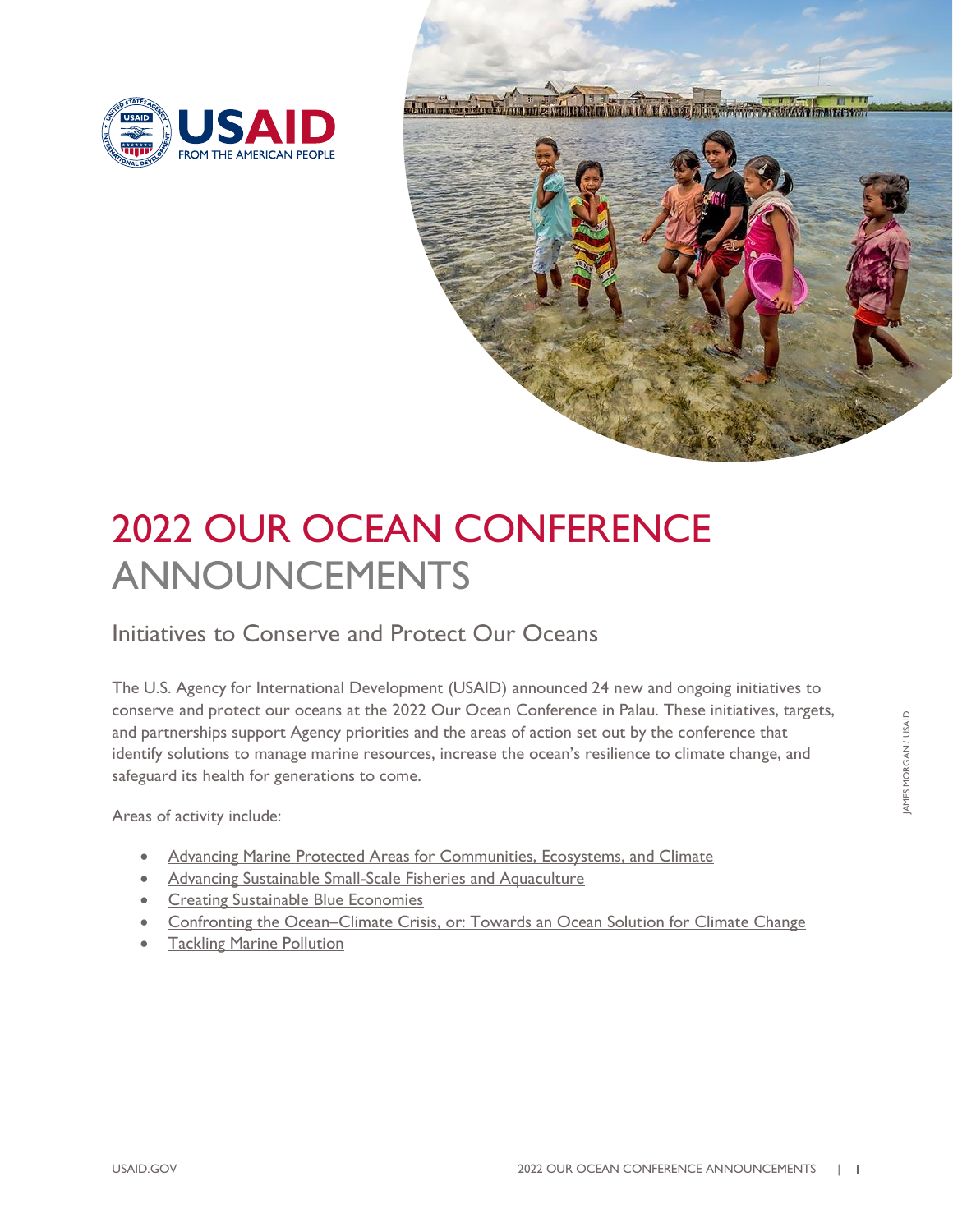# <span id="page-1-0"></span>**ADVANCING MARINE PROTECTED AREAS FOR COMMUNITIES, ECOSYSTEMS, AND CLIMATE**

# **MEKONG DELTA COASTAL HABITAT CONSERVATION ACTIVITY**

Between 2021 and 2024 USAID will fund up to \$2.9 million to mitigate threats to coastal biodiversity and fisheries and enhance resilience to climate change in the Mekong Delta by working with businesses, provincial governments, management boards, and fishing communities to test and build on new policy and financing opportunities.

# **SUSTAINABLE INTERVENTIONS FOR BIODIVERSITY, OCEAN, AND LANDSCAPES**

Between 2020 and 2025, USAID will fund up to \$5.5 million in the Philippines to improve natural resource governance in marine landscapes, stimulate public and private sector investments in natural resource management, and reduce environmental crimes and unsustainable practices.

# <span id="page-1-1"></span>**ADVANCING SUSTAINABLE SMALL-SCALE FISHERIES AND AQUACULTURE**

# **DISTANT WATER FLEET RESEARCH AGENDA**

USAID announced approximately \$500,000 in 2021 to implement a research agenda for understanding the drivers and impacts of distant water fleets on national fisheries and fisherfolk in priority geographies.

# **ENHANCED COASTAL FISHERIES IN BANGLADESH II**

USAID announced up to \$10 million to help prevent illegal, unreported, and unregulated fishing from 2020–2025 in Bangladesh in the lower Meghna River ecosystem, Nijhum Dwip Marine Protected Area, and the Bay of Bengal in Cox's Bazar District.

# **FEED THE FUTURE GHANA FISHERIES RECOVERY ACTIVITY**

USAID awarded \$17.8 million over 2021–2026 to support the Government of Ghana in improving small pelagic fisheries management and improving the socioeconomic well-being, food security, and resilience of fishermen and coastal communities.

#### **FEED THE FUTURE INNOVATION LAB FOR FISH**

USAID awarded \$35 million from 2018–2023 to establish the Fish Innovation Lab to reduce poverty and improve nutrition, food security, and livelihoods in developing countries by the reliable and inclusive provision of fish through sustainable development of aquaculture and fisheries systems.

#### **FISHERIES IN HUMANITARIAN PREPAREDNESS AND RESPONSE**

USAID announced \$7.7 million for FYs 2020–2021 for fisheries activities through ten humanitarian disaster risk reduction and emergency response awards in East Africa, and East Asia and the Pacific to address typhoon preparedness and sustainable livelihoods.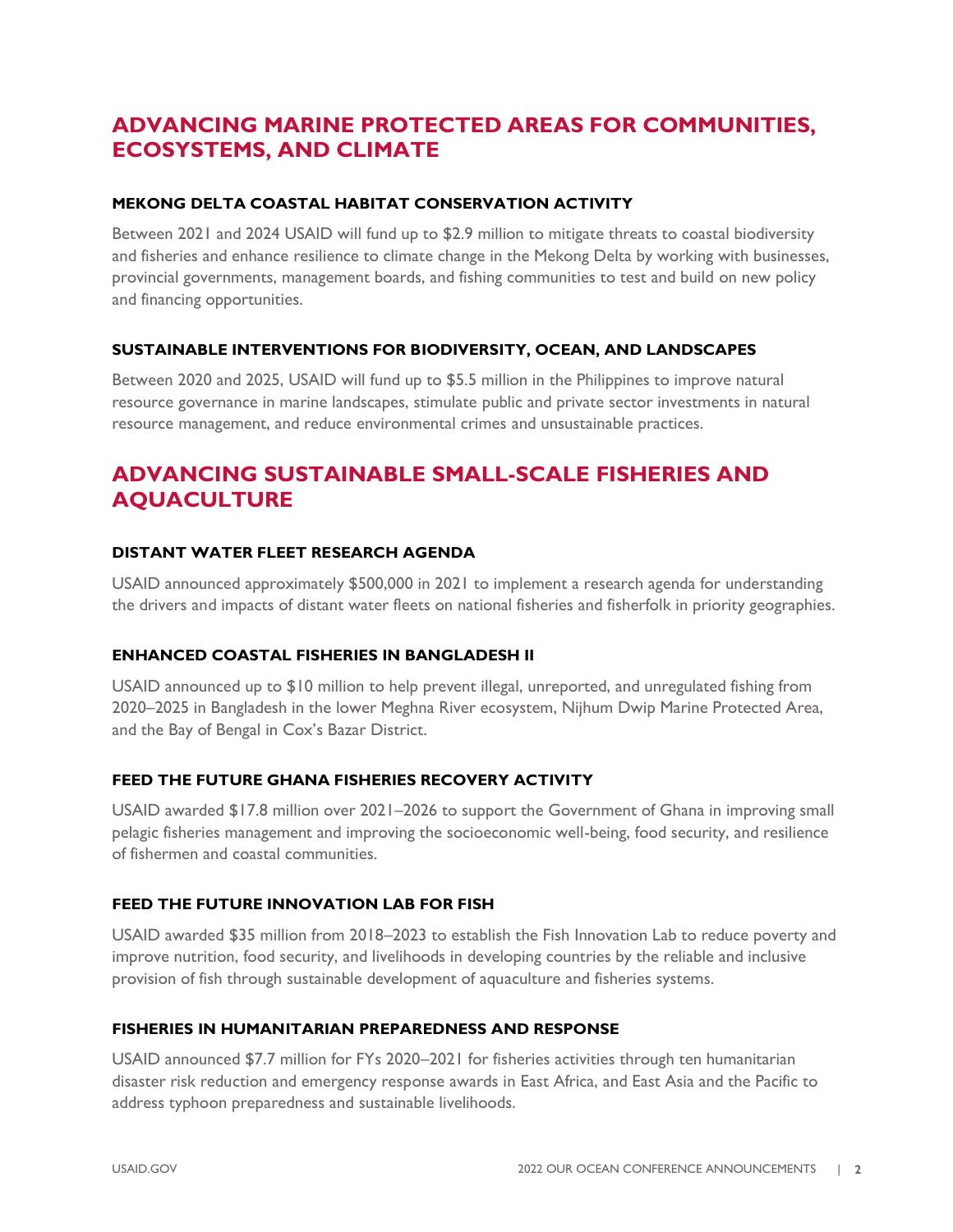# **INTERPOL AGREEMENT TO REDUCE ILLEGAL FISHING**

USAID announced \$1.75 million to support INTERPOL's Environmental Security Sub-Directorate to reduce illegal fishing and combat transnational crime from 2020–2021.

# **NOAA INTERAGENCY AGREEMENT**

The United States announced a \$1.6 million USAID and NOAA joint effort to support Port State Measures Agreement Implementation, combat illegal, unreported, and unregulated fishing, and strengthen fisheries management in Peru, Ecuador, and Colombia.

# **OURFISH OURFUTURE**

USAID announced an up to \$15 million activity from 2021–2026 to advance sustainable coastal fisheries in 12 Pacific Island nations with specific focus on six countries: Federated States of Micronesia, Palau, Papua New Guinea, Republic of the Marshall Islands, Solomon Islands, and Vanuatu. It addresses the drivers of illegal, unreported, and unregulated fishing and overfishing that are degrading coastal fisheries and biodiversity, negatively impacting community livelihoods, and threatening maritime security and sovereignty in the region.

# **PACIFIC COASTAL FISHERIES MANAGEMENT & COMPLIANCE ACTIVITY**

USAID announced up to \$6 million activity from 2021–2026 with The Pacific Community (SPC) to advance sustainable coastal fisheries co-management and address the drivers of illegal, unreported, and unregulated fishing that are degrading coastal fisheries and biodiversity and negatively impacting local livelihoods and maritime security.

# **SEAFOOD ALLIANCE FOR LEGALITY AND TRACEABILITY**

USAID announced an additional year and \$1 million for this 2017–2023 multi-stakeholder alliance of government, business, and civil society that facilitates learning, innovation, and collaboration to promote legal and sustainable fisheries by improving transparency in seafood supply chains.

# **STRENGTHENING NATURAL RESOURCE GOVERNANCE IN ECUADOR**

USAID announced \$1 million from 2020–2024 for this partnership to help conserve Ecuador's fisheries through enhanced transparency and enforcement.

# **USAID SUSTAINABLE FISH ASIA LOCAL CAPACITY DEVELOPMENT ACTIVITY**

USAID announced up to \$4.5 million over four years to build the institutional capacity of the Southeast Asian Fisheries Development Center and the Coral Triangle Initiative for Coral Reefs, Fisheries, and Food Security to improve the management of marine biodiversity and fisheries resources in the Indo-Pacific region, of which at least \$600,000 supports initiatives announced at the October 2021 U.S.–ASEAN Summit.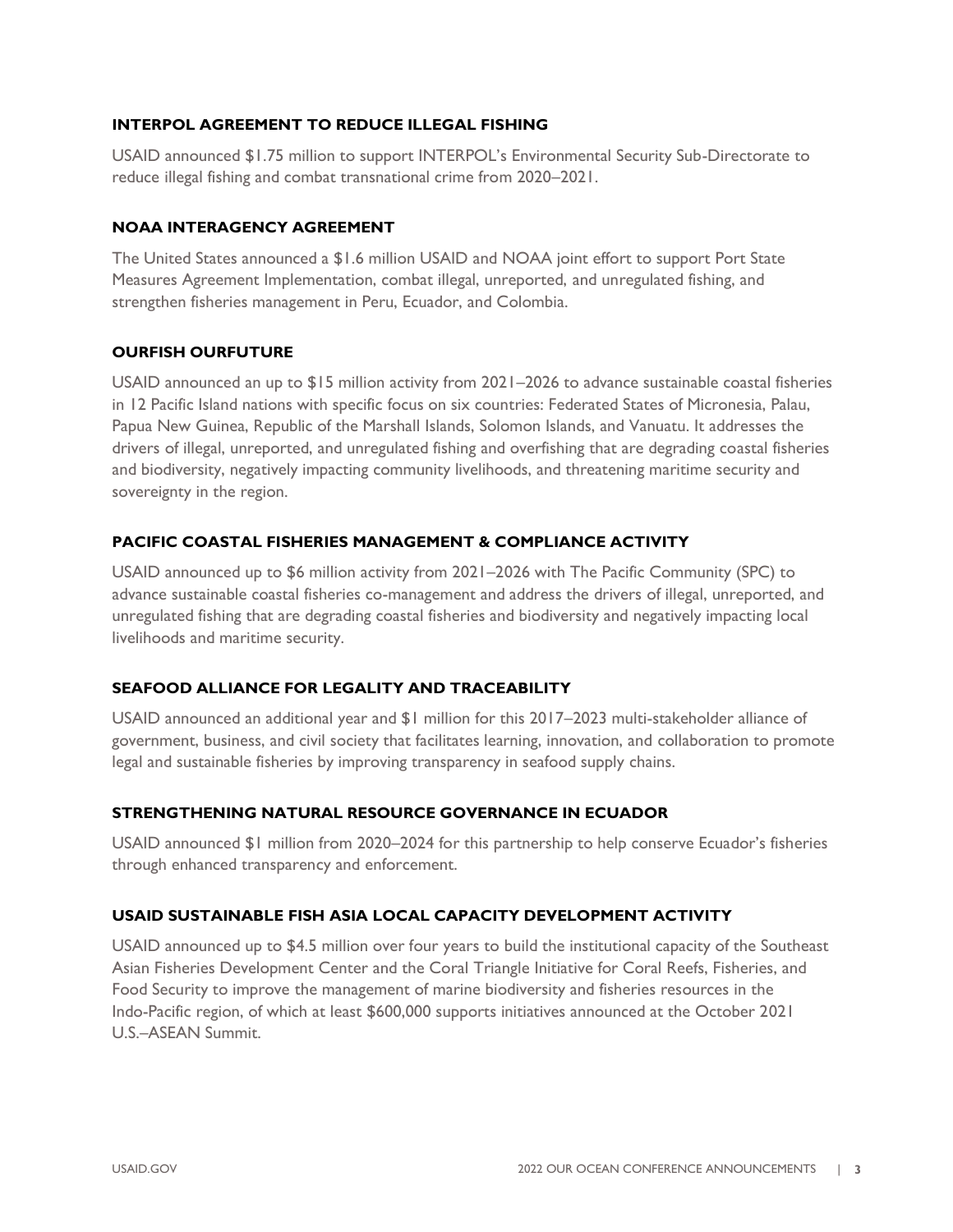#### **USAID SUSTAINABLE FISH ASIA TECHNICAL SUPPORT**

USAID announced up to \$9.4 million over five years to promote sustainable fisheries and marine biodiversity conservation in the Indo-Pacific, address gender inequity and forced labor concerns within regional seafood supply chains, and provide technical support services and tools to combat IUU fishing, of which at least \$400,000 supports initiatives announced at the October 2021 U.S.–ASEAN Summit.

# <span id="page-3-0"></span>**CREATING SUSTAINABLE BLUE ECONOMIES**

# **NOSY MANGA MARINE ECOSYSTEMS AND COMMUNITY PARTNERSHIP**

USAID announced a \$6.3 million public-private partnership between USAID in Madagascar (which is contributing \$2.5 million), Ocean Farmers, and Indian Ocean Trepang to create sustainable blue economies through scalable market-based aquaculture of seaweed and sea cucumber and support community-based sustainable management of marine resources.

# <span id="page-3-1"></span>**CONFRONTING THE OCEAN–CLIMATE CRISIS, OR: TOWARDS AN OCEAN SOLUTION FOR CLIMATE CHANGE**

# **CLIMATE CHANGE ADAPTATION**

USAID announced up to \$18.4 million to help local communities adapt to the impacts of climate change in Sri Lanka and Maldives from 2021–2026, focusing on the capacities of public and private sectors within agriculture, fisheries, and tourism.

# **CLIMATE RESILIENT CITIES**

USAID announced up to \$15 million between 2021 and 2026 to help climate vulnerable cities in the Philippines strengthen their resilience by adapting to, mitigating, and enduring the impacts of climate change by supporting local governments and stakeholders to better understand how to use and disseminate climate information to communities.

# **LOCAL WORKS PROGRAM IN BANGLADESH**

USAID announced up to \$6 million from 2020–2024 for the Local Works Program, which focuses on building capacity for locally-owned and locally-led development by strengthening local development actors and increasing access to local resources. The purpose of these activities is to restore, conserve, and manage the local ecosystems and natural resources of targeted geographies in Cox's Bazar district, especially the fisher communities impacted by the Rohingya influx.

# **WOMEN SHELLFISHERS AND FOOD SECURITY PROJECT**

USAID announced \$1.29 million from 2020–2022 to improve food security for women shellfishers in West Africa and simultaneously improve the biodiversity conservation of the ecosystems on which their livelihoods depend.